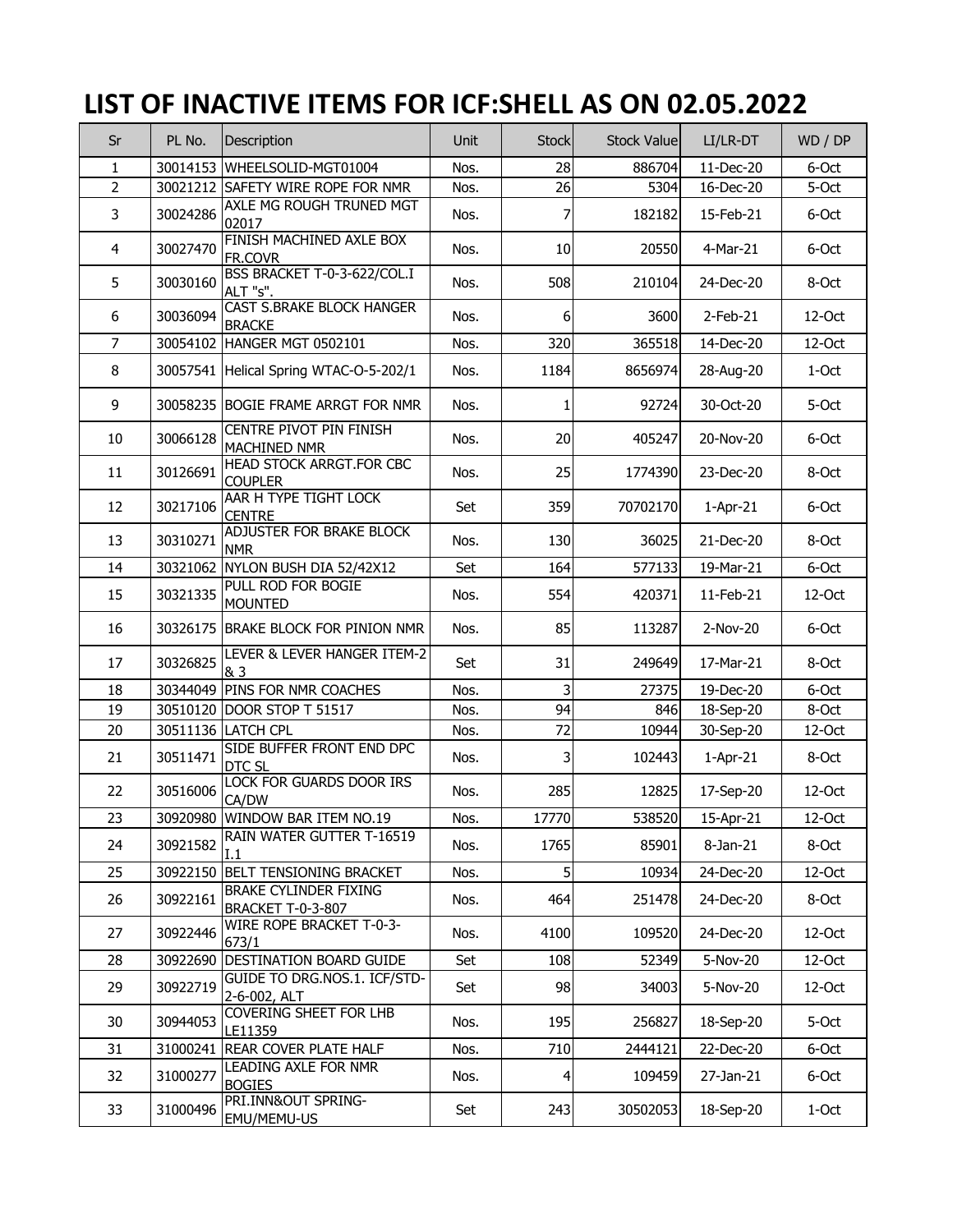| 34 | 31010623 | COLLAR-AS WELDED WITH<br><b>SEAMLESS T</b>          | Nos.       | 24           | 134003   | 1-Aug-20   | 8-Oct    |
|----|----------|-----------------------------------------------------|------------|--------------|----------|------------|----------|
| 35 | 31011330 | H/SPRING H/P DMU DPC A/B                            | Nos.       | 25           | 25       | 11-Nov-20  | $1-Oct$  |
| 36 |          | 31020537 CTRB BEARING TRAIN18                       | Nos.       | 704          | 28204055 | 22-Dec-20  | 6-Oct    |
| 37 | 31020604 | <b>GASKET FOR SPEED SENSOR</b><br><b>KOL METR</b>   | Nos.       | 2776         | 13671    | 22-Dec-20  | 6-Oct    |
| 38 | 31020781 | <b>GEAR WHEEL FOR 1400HP</b><br><b>DEMU</b>         | Nos.       | 6            | 638400   | 15-Oct-20  | 6-Oct    |
| 39 | 31036144 | BOGIE FRA ICF/MRVC/D-0-3-001<br>$C-3$               | Nos.       | 6            | 1071630  | 22-Sep-20  | 5-Oct    |
| 40 | 31036168 | <b>BOGIE FRA ARRGT</b><br>DRG.DMU/TC7-0-3-          | Nos.       | 59           | 12393467 | $1-Apr-21$ | 8-Oct    |
| 41 | 31047166 | DMU TC BOGIE BOLS FOR SEC<br>AIR SU                 | Nos.       | 20           | 1360500  | 17-Mar-21  | 6-Oct    |
| 42 |          | 31050608 RUBNG PAD DMU/DPC5-05507/1                 | Nos.       | 16           | 8241750  | 29-Aug-20  | 6-Oct    |
| 43 |          | 31056180 HANGER BLOCK FOR NMR                       | Nos.       | 51           | 12177    | 21-Dec-20  | 8-Oct    |
| 44 | 31057640 | 1C/S OF CONICAL<br>SPRING+HARDWARE                  | Set        | $\mathbf{1}$ | 647069   | 18-Dec-20  | 5-Oct    |
| 45 | 31101884 | SS PART. FRAMES 3PH AIR<br><b>CONDIT</b>            | Set        | 12           | 1999522  | 21-Oct-20  | 6-Oct    |
| 46 | 31101902 | S & IN OF SS NOSE CONE FOR<br>3PH                   | Set        | 3            | 2793753  | 18-Jan-21  | 8-Oct    |
| 47 |          | 31101926 BODY SHELL ITEMS EMU/C/AC                  | Set        | $\mathbf 1$  | 181277   | 21-Oct-20  | 6-Oct    |
| 48 | 31110113 | ONE CS LONGI BEAM (CRF)<br>AC/EMU                   | Set        | 1            | 85648    | 11-Nov-20  | 5-Oct    |
| 49 | 31110125 | ONE CS LONGI BEAM (CRF)<br>AC/EMU                   | Set        | 37           | 3370764  | 13-Oct-20  | 5-Oct    |
| 50 | 31110149 | ONE CS END PART AC/EMU<br><b>TRAILER</b>            | Set        | $\mathbf{1}$ | 405897   | 11-Nov-20  | 8-Oct    |
| 51 | 31111312 | <b>CENTRE SILL CHL &amp; FLANGE</b><br><b>ANGLE</b> | Set        | 24           | 912552   | 3-Jul-20   | 5-Oct    |
| 52 | 31130318 | ONE C/ S OF CRF TROUGH<br><b>FLOOR</b>              | Set        | 22           | 2427499  | 14-Oct-20  | 5-Oct    |
| 53 | 31150317 | ONE C/S OF END CONST/ALARM<br><b>END</b>            | Set        | 14           | 2221843  | 6-Aug-20   | 8-Oct    |
| 54 | 31154463 | END WALL FOR 3 PH MEMU<br>DMC <sub>2</sub>          | Nos.       | 6            | 662549   | 23-Feb-21  | 8-Oct    |
| 55 | 31160360 | SUPPLY OF ELECT CONDUITS<br>M, M2                   | Set        | 11           | 504739   | 8-Jul-20   | $2$ -Oct |
| 56 |          | 31247271 FOOTSTEP ASSEMBLY (CAB)                    | Set        | $\mathbf{1}$ | 2152     | $1-Feb-21$ | 8-Oct    |
| 57 | 31260159 | S & I OF CATTLE GUARD<br><b>ASSEMBLY</b>            | Nos.       | 26           | 703689   | 5-Oct-20   | 6-Oct    |
| 58 | 31340180 | BEARING BOX EMU 34029                               | Nos.       | 33           | 42564    | 8-Dec-20   | 6-Oct    |
| 59 | 31340209 | <b>GEAR WHEEL-HAND BRAKE</b><br>EMU34030C4          | Nos.       | 32           | 23142    | 8-Dec-20   | 6-Oct    |
| 60 | 31901566 | WIRE ROPE ASSY.ICF/SK-2-<br>90179C1                 | Nos.       | 1406         | 366111   | 19-Oct-20  | 8-Oct    |
| 61 | 31930177 | HAND HOLD BRKT EMUM16534-<br>C <sub>2</sub>         | Nos.       | 32           | 1232314  | 5-May-20   | 8-Oct    |
| 62 | 33503059 | SECONDARY SPRING (INNER)                            | Nos.       | 107          | 1059300  | 17-Sep-20  | 5-Oct    |
| 63 | 33570243 | UNF CENTER RING TO<br>DRG.AAA0318000100             | Nos.       | 160          | 61989    | 13-May-20  | 5-Oct    |
| 64 | 42084659 | CARTRIDGE HRC LINK 30A 500V<br>IS <sub>2</sub>      | Nos.       | 10           | 639      | 15-Apr-21  | $2-Oct$  |
| 65 | 42407503 | SOCKET TUBLUG 200 AMPS<br><b>BS91EL13</b>           | Nos.       | 115          | 5674     | 13-Jan-21  | $2$ -Oct |
| 66 | 62331383 | SEAMLESS TUBE (BLACK) 20MM<br><b>BORE</b>           | <b>MTR</b> | 273.28       | 69054    | 8-Dec-20   | 8-Oct    |
| 67 | 62331840 | UNF HOT-FIN- SEAMLESS<br>TUBE1740D/12MM             | <b>MTR</b> | 285.92       | 1152829  | 12-Aug-20  | 8-Oct    |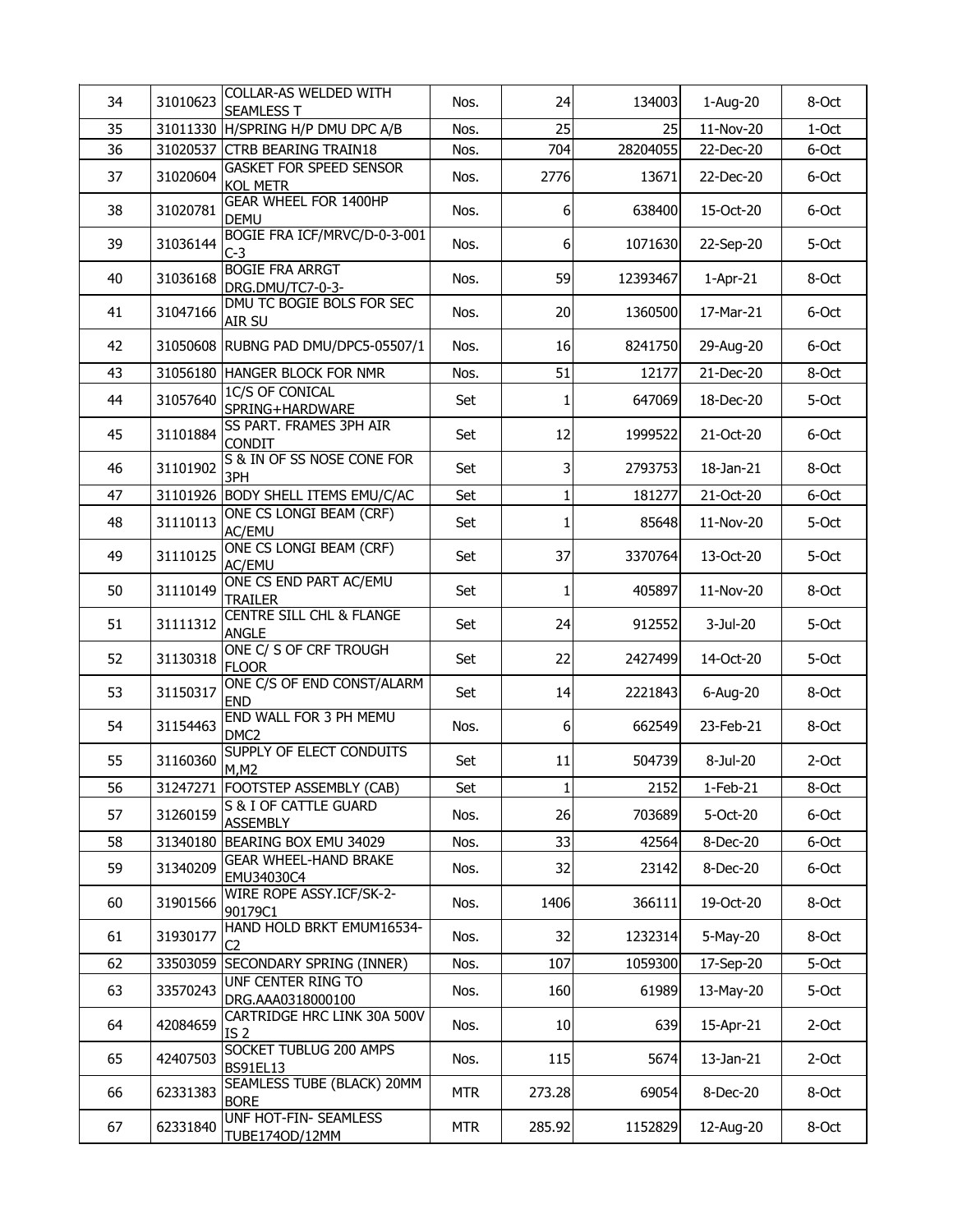| 68 | 66715349 | WIRE ROPE 7/16 IN DIA GALVD<br><b>FLEX</b>                  | <b>MTR</b> | 1998.5         | 183588  | 18-Mar-21 | 51/10    |
|----|----------|-------------------------------------------------------------|------------|----------------|---------|-----------|----------|
| 69 | 66715374 | WIREROPE9/16INDIAGLVD182F<br><b>TLONG</b>                   | <b>MTR</b> | 1298.5         | 180726  | 18-Mar-21 | 51/10    |
| 70 | 66715568 | <b>STL WIRE ROPE</b><br>DIS.18MMIS2266-89                   | <b>MTR</b> | 3451           | 648426  | 11-Dec-20 | 51/10    |
| 71 |          | 67700925 ELECHORNSINGLE 12V PRESTOL                         | Nos.       | 15             | 11275   | 9-Sep-20  | 51/10    |
| 72 | 70017360 | PLAINGRIND WHEEL<br>D500X63X127                             | Nos.       | $\overline{2}$ | 18049   | 17-Sep-20 | 1-Oct    |
| 73 | 70037097 | PLAINGRIND WHEEL ROS<br>D600X80X300                         | Nos.       | $\overline{2}$ | 33307   | 27-Nov-20 | $1-Oct$  |
| 74 | 72060633 | UNF READIALLY RELIEVED<br>(ROUGHING)38                      | Nos.       | 20             | 61096   | 22-Feb-21 | $1-Oct$  |
| 75 | 72202774 | DRILL TWIST HSS PS 4.50 MM<br>IS 51                         | Nos.       | 356            | 21298   | 22-Feb-21 | 1-Oct    |
| 76 | 72202877 | DRILL TWIST HSS PS 5.50 MM<br>IS 51                         | Nos.       | 149            | 10303   | 11-Dec-20 | 1-Oct    |
| 77 | 72208338 | DRILL TWIST HSS MT 17.5 MM<br>IS 51                         | Nos.       | 24             | 12348   | 22-Feb-21 | 1-Oct    |
| 78 | 72215100 | <b>CONTACT TIP ADAPTOR-</b><br>4304600                      | Nos.       | 456            | 18960   | 8-Feb-21  | 1-Oct    |
| 79 |          | 72383240 HANDLES WOODEN 900MM-SSI                           | Nos.       | 584            | 121839  | 20-Apr-21 | 1-Oct    |
| 80 | 72387002 | HANDLES WOODEN WITH<br>FERRULE 100M                         | Nos.       | 707            | 4148    | 14-Sep-20 | $1-Oct$  |
| 81 | 72900970 | UNF GAS DIFFUSER (ORIFICE)<br>FOR YT 40                     | Nos.       | 225            | 4054    | 19-Aug-20 | 1-Oct    |
| 82 | 72901810 | STAND OFF GUIDE PLAS/CUT:9-<br>8281                         | Nos.       | 16             | 13826   | 12-Jan-21 | 1-Oct    |
| 83 | 73034538 | HEX HEAD BOLT M20X65-4.6<br><b>GALVD</b>                    | Kgs.       | 5582           | 695692  | 25-Mar-21 | $2$ -Oct |
| 84 |          | 73100365 NUT HEX SC M24 G IS:1364/67                        | Kgs.       | 2.8            | 784     | 3-Feb-21  | $2-Oct$  |
| 85 | 73110565 | UNF PREVAILING TORGUE<br><b>HEXAGON NUT TO</b>              | Nos.       | 16407          | 47064   | 3-Feb-21  | 2-Oct    |
| 86 | 73187823 | PREVAILING TORQUE M12-8                                     | Nos.       | 317            | 944     | 3-Feb-21  | $2-Oct$  |
| 87 | 73514676 | U HEX HD SCREW M10X70 -8.8<br>IS:1364(P2) Z                 | Nos.       | 8279           | 65617   | 17-Mar-21 | $2-Oct$  |
| 88 | 73560595 | UNF HEX HD SCREW BL M8X25-<br>4.6 GALVD                     | Kgs.       | 400.017        | 27189   | 25-Mar-21 | $2-Oct$  |
| 89 | 73710155 | SPRING LOCK WASHER B5<br>IS:3063-94                         | Kgs.       | 24.612         | 4307    | 17-Sep-20 | $2$ -Oct |
| 90 | 73776907 | <b>INTERLOCK WASHER (SUITABLE</b><br>FOR M12-HEX HEAD BOLT) | Nos.       | 16010          | 285084  | 10-Apr-21 | $2-Oct$  |
| 91 | 73776919 | <b>INTERLOCK WASHER SUITABLE</b><br>FOR M10 BOLT            | Nos.       | 18284          | 256822  | 5-Sep-20  | $2$ -Oct |
| 92 | 73810101 | HEXAGONAL HEAD BOLT OF<br>SIZE M12 X 80-8.8                 | Nos.       | 2332           | 32625   | 6-Nov-20  | $2-Oct$  |
| 93 | 73818150 | UNF HEX HD BOLT M12X110 -<br>8.8                            | Nos.       | 1275           | 15113   | 9-Oct-20  | $2$ -Oct |
| 94 | 73854669 | PREVAILING TORQUE HEX NUT<br>M22                            | Nos.       | 5134           | 2862924 | 12-Sep-20 | $2-Oct$  |
| 95 | 73901891 | ONE RAKE INTERLOCK<br>WASHERS FOR KOLKATA METRO             | Set        | 2              | 27138   | 13-Nov-20 | $2-Oct$  |
| 96 | 75327831 | UNF FLAT RUBBER SIZE<br>5X255X3000MM                        | Nos.       | 75             | 60000   | 19-Mar-21 | 8-Oct    |
| 97 | 76018891 | ELECTRODE- DIA<br>2.5MMX350MM, RUTILE TYPE                  | Nos.       | 29924          | 40692   | 25-Feb-21 | 12-Oct   |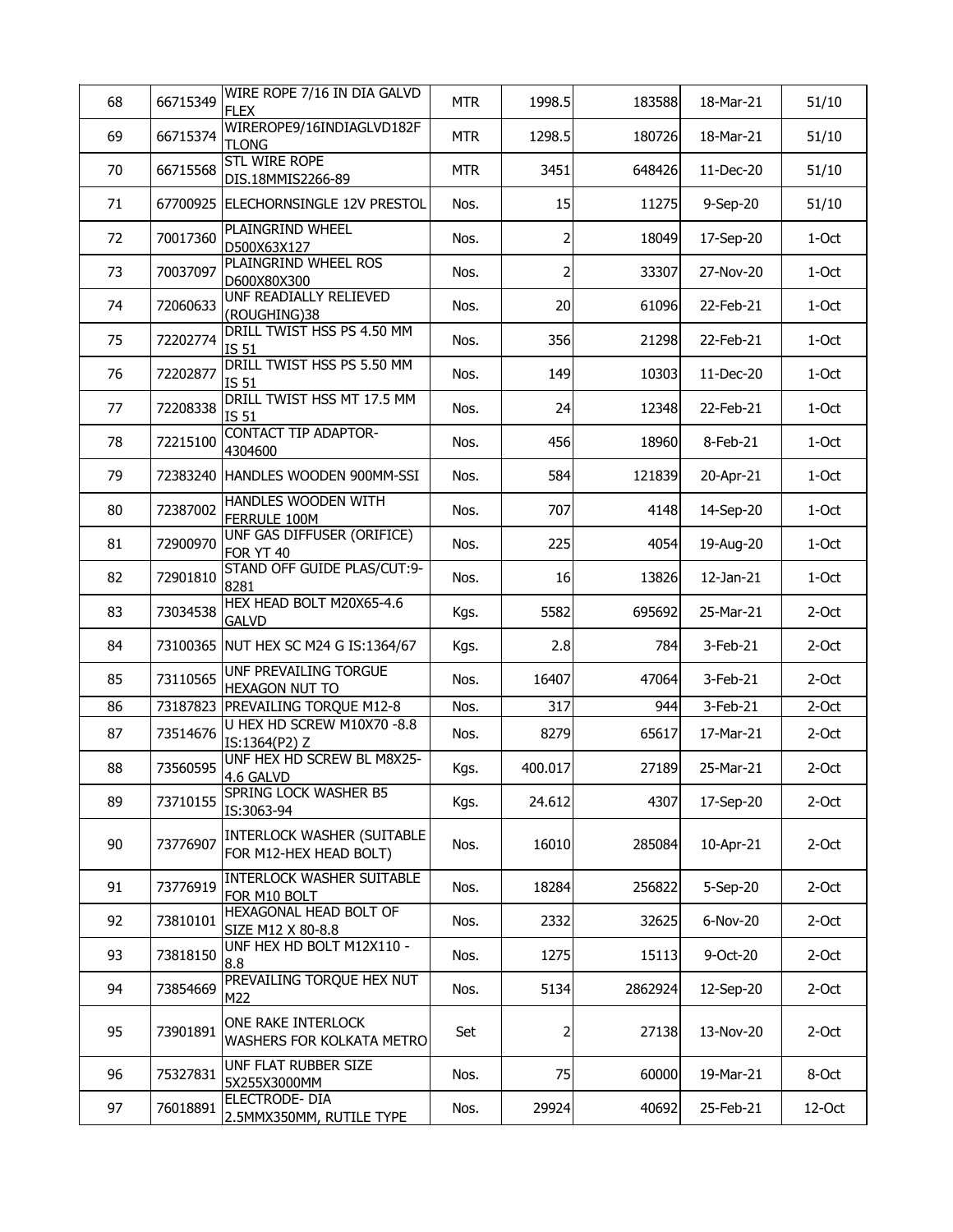| 98  | 76217425 | NOZZLE/TIP CUTOGEN CUTTER<br>A12 IO                           | Nos.       | 274          | 22098     | 4-Dec-20   | 1-Oct   |
|-----|----------|---------------------------------------------------------------|------------|--------------|-----------|------------|---------|
| 99  | 80010726 | UNF ANTI RUST AGENT CORTEC<br>VPCI369                         | <b>LTR</b> | 25           | 17250     | 20-Oct-20  | 4-Oct   |
| 100 | 80031468 | <b>UNF GREASE FOR AXLE</b><br>SUSPENSION UNIT                 | Kgs.       | 90           | 47250     | 13-Oct-20  | 4-Oct   |
| 101 | 83059817 | UNF STOCK SHEET BIG OF<br>SIZE:450X330M                       | Nos.       | 8005         | 13224     | 10-Mar-21  | 1-Oct   |
| 102 | 83077054 | UNF PRODUCTION FORM P-9<br><b>JOB CARD GRE</b>                | Nos.       | 85800        | 42900     | $1-Mar-21$ | $1-Oct$ |
| 103 | 83077078 | UNF PRODUCT FORM P10<br>SOUARD JOB GREE                       | Nos.       | 1360         | 815       | 12-May-20  | $1-Oct$ |
| 104 | 84130258 | UNF SEALANT - FORMED-IN-<br><b>PLACE GASKET</b>               | Nos.       | 28           | 4620      | 29-Oct-20  | 4-Oct   |
| 105 | 84139687 | UNF LOCTITE 518 MEDIUM<br><b>STRENGTH</b>                     | Nos.       | 44           | 175020    | 15-Oct-20  | 4-Oct   |
| 106 |          | 84139791 UNF LOCTITE 7471 ACTIVATOR                           | Nos.       | 30           | 15970     | 14-Aug-20  | 4-Oct   |
| 107 | 85012531 | SINGLE ROW D/G BALL<br>BEARING 6407ZZ                         | Nos.       | 130          | 97500     | 19-Apr-21  | 1-Oct   |
| 108 | 90222301 | UNF PARALLEL FLANGE<br>125X65X5.3MM                           | Nos.       | 236.08       | 830766    | 23-Feb-21  | 5-Oct   |
| 109 | 90331163 | UNF STEEL ROUNDS 40MM DIA<br>IS:5517-93                       | Kgs.       | 5329.114     | 227303    | 22-Mar-21  | 5-Oct   |
| 110 | 90336203 | MS.RDS.32MMDIAIS-<br>2062/84FE410WA                           | Kgs.       | 2186.276     | 98244     | 22-Mar-21  | 5-Oct   |
| 111 | 90350583 | MSFLAT6X40MM-IS2062-42W                                       | Kgs.       | 4886.706     | 210392    | 11-Sep-20  | 5-Oct   |
| 112 |          | 90350856 MSFLAT10X50MMIS2062-42W                              | Kgs.       | 1467.877     | 71067     | 19-Aug-20  | 5-Oct   |
| 113 | 90830775 | SPRING BAR-F 15(SECONDARY<br>INNER, SIDE-1)                   | Nos.       | 133          | 493425    | 4-Aug-20   | 5-Oct   |
| 114 | 90830787 | SPRING BAR-F 17(SECONDARY<br>INNER, SIDE-2)                   | Nos.       | 85           | 296421    | 24-Jul-20  | 5-Oct   |
| 115 | 90831032 | <b>UNF UNIFIED PEELED &amp;</b><br><b>GROUND SPRING BAR40</b> | Nos.       | 70           | 259860    | $1-Dec-20$ | 5-Oct   |
| 116 | 90833697 | UNF PEEL & CENTRE GRO<br>SPRING.S.ROUND                       | Nos.       | 465          | 1143900   | 23-Jan-21  | 5-Oct   |
| 117 | 90990420 | DIA 76X10 THICK TUBE DIN<br>2448                              | <b>MTR</b> | 363          | 751410    | 6-May-20   | 8-Oct   |
|     |          |                                                               |            | <b>TOTAL</b> | 202838450 |            |         |

## **LIST OF SURPLUS ITEMS FOR ICF:SHELL AS ON 02.05.2022**

| Sr            | PL No.   | <b>Description</b>                                  | Unit | Stockl | <b>Stock Valuel</b> | LI/LR-DT    | WD / DP   |
|---------------|----------|-----------------------------------------------------|------|--------|---------------------|-------------|-----------|
|               |          | 30040231 BASE PLATE FOR SIDE BEARER                 | Nos. |        | 123810              | 15-Jul-19   | 8-Oct     |
| $\mathcal{P}$ |          | 30047092 CENTRE PIVOT HOUSING                       | Nos. | 160    | 571648              | 16-Apr-19   | $12$ -Oct |
| 3             | 30126137 | <b>IFLOOR STIFFENER FOR HEAD</b><br><b>STOCK</b>    | Nos. | 737    | 549120              | $2$ -Jul-19 | 8-Oct     |
| 4             |          | 30147189 LAVATORY SIDEWALL COL-I & II               | Set  |        | 110312              | 5-May-17    | 8-Oct     |
| 5             |          | 30327155 Polyster Bush T- 3-2-809-002               | Nos. | 8336   | 676181              | 4-Jan-20    | 6-Oct     |
| 6             | 30327180 | <b>SELF LUB POLYESTER RESIN</b><br><b>BUSHES</b>    | Nos. | 77     | 12058               | 13-Feb-20   | 6-Oct     |
| 7             | 30511460 | AUTO COUPLER WITH AAR 10A<br><b>ICONTOUR ARRNGT</b> | Nos. |        | 292210              | 22-May-19   | 8-Oct     |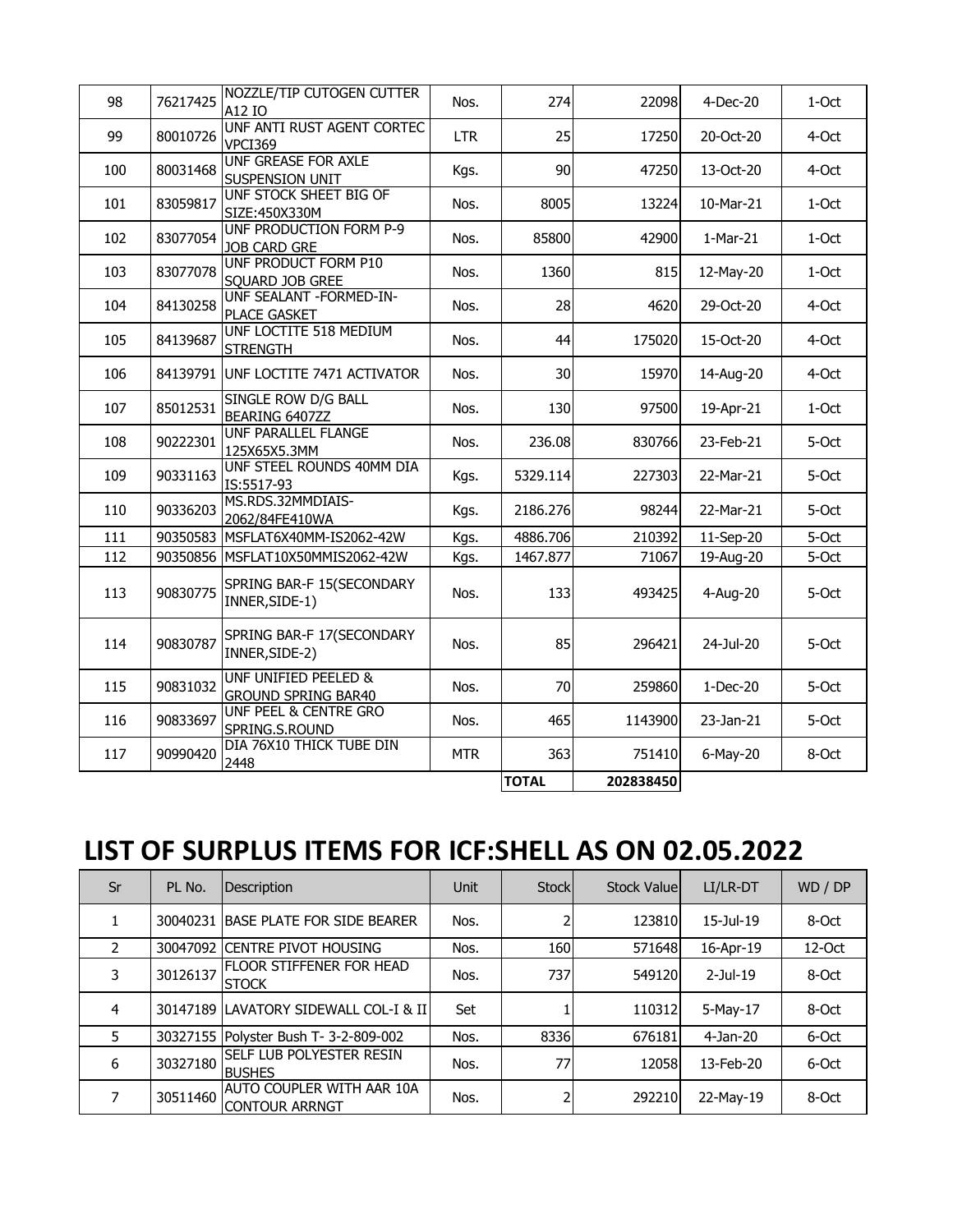| 8  | 30511483 | FRP MAIN DOOR FOR AC<br>COACHES.                 | Nos. | $\overline{2}$ | 17082    | 26-Jul-11    | 8-Oct  |
|----|----------|--------------------------------------------------|------|----------------|----------|--------------|--------|
| 9  | 30922136 | SPRING GUIDE                                     | Set  | 20             | 80693    | 14-May-19    | 12-Oct |
| 10 | 30922689 | <b>HEAD STOCK CHANNEL - T03-</b><br>948,949      | Set  | 1              | 670032   | 7-May-19     | 8-Oct  |
| 11 | 31000230 | CONTROL ARM BOTTOM COVER                         | Nos. | 844            | 8525018  | 19-Feb-20    | 6-Oct  |
| 12 | 31000319 | CONTROL ARM BRACKET RH<br>TRAIN18                | Nos. | 143            | 527027   | $6$ -Dec-18  | 6-Oct  |
| 13 | 31010660 | <b>FLOOR ARRGT AT VENDOR'S</b><br><b>COMPART</b> | Nos. | 17             | 673200   | 7-Jan-19     | 8-Oct  |
| 14 | 31010702 | <b>B/P FOR SEATS&amp;PARTITIONS</b>              | Set  | $\mathbf{1}$   | 74875    | $11$ -Jan-20 | 8-Oct  |
| 15 |          | 31010714 B/P FOR SEATS&PARTITIONS                | Set  | $\overline{7}$ | 592906   | 14-Jan-20    | 8-Oct  |
| 16 |          | 31026163 SPECIAL BOLT ICF/SK02145001             | Nos. | 83             | 4497     | 12-Nov-19    | 6-Oct  |
| 17 | 31030154 | BOGIE FRAME ARRGT 3 PHASE<br><b>AC EMU</b>       | Nos. | 12             | 3818968  | 4-Dec-19     | 8-Oct  |
| 18 | 31030282 | <b>TRACTION ROD FIXING</b><br><b>BRACKET</b>     | Nos. | 128            | 346112   | 10-May-19    | 6-Oct  |
| 19 | 31036077 | TRANSOM COMP AIR SPRING<br><b>SUS BOGI</b>       | Nos. | 1              | 22862    | 16-Mar-20    | 6-Oct  |
| 20 | 31050621 | SPACER RUBBER TO<br>DRG.NO.ICF/MRVC              | Nos. | 26             | 12558000 | 21-Feb-20    | 6-Oct  |
| 21 |          | 31101495 ONE C/S VERTICAL LOV ARRGT              | Set  | 11             | 329113   | 3-Aug-19     | 8-Oct  |
| 22 | 31101550 | Floor arrangement at vendors<br>compartment      | Nos. | 6              | 441013   | 14-Sep-19    | 5-Oct  |
| 23 | 31101586 | PARTITION FRA FOR<br>DMU/TC/V/SS CO              | Set  | $\overline{4}$ | 612000   | 2-Nov-19     | 8-Oct  |
| 24 | 31102165 | L BEAM CRF PART FOR EMU/US<br>MC,TC              | Nos. | 42             | 3629160  | 19-Dec-18    | 8-Oct  |
| 25 | 31102177 | PARTITION & B.S ITEMS<br>EMU/US/DMC              | Set  | 4              | 1142220  | 24-Jan-19    | 8-Oct  |
| 26 | 31102189 | PARTITION & B.S ITEMS<br>EMU/US/MC               | Set  | 16             | 3777358  | 13-Dec-18    | 8-Oct  |
| 27 | 31102190 | PARTITION & B.S ITEMS<br>EMU/US/TC               | Set  | $\overline{4}$ | 864476   | 19-Dec-18    | 8-Oct  |
| 28 | 31102207 | PFRAMES & BODY SHELL MEMU<br>TC U/S              | Set  | 10             | 1593000  | 26-Feb-20    | 8-Oct  |
| 29 | 31102220 | PFRAMES&BODY SHELL MEMU<br>DMC U/S               | Set  | $\overline{2}$ | 439998   | 7-Feb-20     | 8-Oct  |
| 30 | 31110289 | L BEAM FOR END PART FOR<br>MUTP/M COACHES        | Set  | $\overline{2}$ | 192846   | 18-Mar-19    | 5-Oct  |
| 31 | 31110782 | ONE C/S OF END PART<br>(DRIVING END              | Set  | 1.5            | 704818   | $4$ -Jun-19  | 6-Oct  |
| 32 | 31110850 | ONE C/S CROSS BEARERS<br><b>UNDER FRA</b>        | Set  | $\overline{2}$ | 386934   | 29-Apr-19    | 8-Oct  |
| 33 | 31110861 | LONGITUDINAL BEAM<br>DMU/DPC/SS1-1-              | Set  | 8              | 1410839  | 25-Apr-19    | 8-Oct  |
| 34 | 31111178 | END PART CPL FOR EMU/US<br>MC, TC, ND            | Set  | $\overline{2}$ | 864194   | 7-Feb-19     | 8-Oct  |
| 35 | 31111180 | L BEAM STIFF ASSLY EMU/US<br>MC, TC              | Set  | 12             | 253200   | 9-Nov-19     | 8-Oct  |
| 36 | 31111245 | BODY BOLSTER CPL FOR AC<br><b>EMU US</b>         | Nos. | 8 <sup>1</sup> | 1287616  | 19-Jan-19    | 5-Oct  |
| 37 | 31130331 | <b>TROUGH FLOOR SHEET PART</b>                   | Set  | 24             | 3811176  | 28-Nov-18    | 5-Oct  |
| 38 | 31140543 | ONE C/S SS SIDE WALL AND<br>ROOF MR              | Set  | 1              | 2637442  | $2-Jan-20$   | 5-Oct  |
| 39 | 31140660 | PAIL LAMP BRACKET                                | Nos. | 122            | 25518    | 7-Feb-20     | 5-Oct  |
| 40 | 31140701 | DETAILS FOR SWALL AC EMU<br>3PH                  | Set  | 10             | 124131   | 20-Dec-17    | 8-Oct  |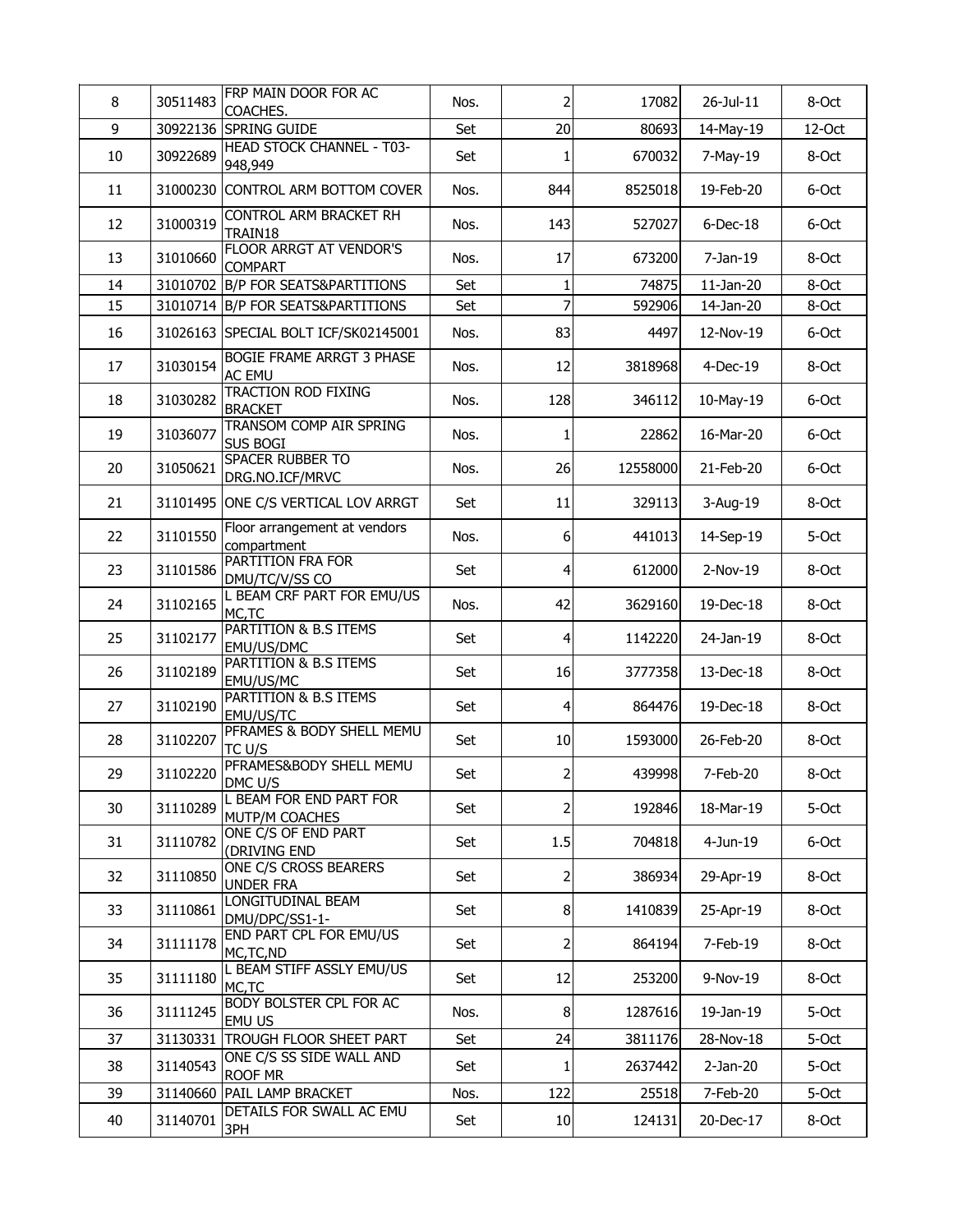| 41 | 31140786 | Frame work andCarline for<br><b>ACEMUD</b>     | Set        | 10                      | 3997990 | 17-Oct-19  | 6-Oct    |
|----|----------|------------------------------------------------|------------|-------------------------|---------|------------|----------|
| 42 | 31150305 | END CONST ALARM END<br>DMU/DPC/1600            | Nos.       | $\overline{a}$          | 180135  | 17-Aug-19  | 8-Oct    |
| 43 | 31154529 | ENDWALL FOR U/S MEMU/DMC                       | Nos.       | $\overline{3}$          | 315135  | 14-Jan-20  | 8-Oct    |
| 44 | 31154530 | <b>ENDWALL FOR U/S MEMU/TC</b>                 | Nos.       | $\overline{z}$          | 1360722 | 24-Feb-20  | 8-Oct    |
| 45 | 31154554 | <b>ENDWALL FOR U/S</b><br>EMU/AC/DMC2          | Nos.       | $\overline{\mathbf{3}}$ | 315501  | 16-Jan-20  | 8-Oct    |
| 46 | 31154591 | 1C/S END WALL FOR AC EMU TC<br><b>US</b>       | Set        | $\overline{a}$          | 385976  | 10-Dec-18  | 8-Oct    |
| 47 |          | 31160505 ROOF ASSEMBLY 3PH/AC/EMU/D            | Nos.       | $\mathbf{1}$            | 758790  | 7-Feb-20   | 5-Oct    |
| 48 | 31167652 | ONE C/S OF ROOF SHEET ASSY<br><b>MRVC</b>      | Set        | $\overline{\mathbf{3}}$ | 2835000 | 28-Oct-19  | 8-Oct    |
| 49 | 31247155 | FOOT STEP ASSEMBLY FOR<br><b>ENGINE ROOM</b>   | Nos.       | 25                      | 67500   | 18-Sep-19  | 8-Oct    |
| 50 | 31247192 | FOOT STEP MOUNTING FOR<br>MEMU/US              | Set        | 420                     | 4239890 | 8-Feb-20   | 8-Oct    |
| 51 | 31247209 | <b>DRIVERS CAB FOOT STEP</b><br>MEMU/US        | Set        | 58                      | 411341  | 30-Jan-20  | 8-Oct    |
| 52 | 31260238 | <b>S&amp;I CATTLE GUARD FOR</b><br>MEMU/DMC/US | Set        | 28                      | 983500  | 27-Feb-20  | 8-Oct    |
| 53 | 31320727 | SAFETY CHAIN COMP PALM<br><b>PULL ROD</b>      | Nos.       | 1                       | 135     | 8-Jul-19   | 6-Oct    |
| 54 | 31321495 | PIN ELECTROPLATED<br>TO.DRG.NO.                | Nos.       | 1898                    | 106942  | 4-Jan-20   | 6-Oct    |
| 55 | 31580701 | TREAD PLATE-OUTER MRVC/C-5-<br>8-009           | Nos.       | 470                     | 199868  | 16-Feb-19  | 6-Oct    |
| 56 | 31580750 | S & I OF ENGINE ROOM<br>SLIDING DOO            | Nos.       | 23                      | 857134  | 10-Oct-19  | 8-Oct    |
| 57 | 33510349 | <b>BRACKET COMPLETE</b>                        | Nos.       | $1\vert$                | 1278    | 22-Nov-19  | 5-Oct    |
| 58 |          | 33570796 UNF METAL STOP (LH)                   | Nos.       | $\mathbf{1}$            | 357     | $5-Apr-16$ | 5-Oct    |
| 59 |          | 33580844 BRAC FOR ANC LIN-LWGSCWAC             | Nos.       | 26                      | 55198   | 14-Feb-20  | 8-Oct    |
| 60 | 33590746 | <b>1SET CORRUGATED SHEET</b><br><b>FLOOR</b>   | Set        | 13                      | 452504  | 21-Nov-17  | 5-Oct    |
| 61 | 33660566 | S& I OF LIGHT WEIGHT BODY<br><b>FILLER</b>     | Kgs.       | $\overline{4}$          | 1698    | 16-Mar-20  | 4-Oct    |
| 62 | 33680980 | UNF ANGLE FOR LHB COACHES<br><b>TO LHB</b>     | Nos.       | $1\vert$                | 262     | 12-Oct-17  | 5-Oct    |
| 63 |          | 33993348 BOGIE BOLSTER (MACHINED)              | Nos.       | $\overline{2}$          | 157127  | 4-Jun-19   | 8-Oct    |
| 64 | 36017073 | SAFETY CATCH FOR GEAR BOX<br>T <sub>18</sub>   | Nos.       | 209                     | 357110  | 11-Dec-18  | 6-Oct    |
| 65 | 47333182 | RELAY B METAL FOR 415V3 PH<br>50C/S            | Nos.       | 37                      | 28564   | 20-Feb-20  | 51/10    |
| 66 | 62331784 | SEAMLESS TUBES OD 165.1X<br>4.47 L6            | <b>MTR</b> | 299.487                 | 278750  | 17-Sep-19  | 8-Oct    |
| 67 | 72217297 | <b>DRILL TWIST MORSE TAPER</b><br><b>SHANK</b> | Nos.       | $6 \mid$                | 56154   | 12-Oct-19  | 1-Oct    |
| 68 | 73034551 | BOLTS MS HEX HD M20X75 G<br>IS1363/            | Kgs.       | 1382.636                | 92061   | 13-Mar-20  | $2$ -Oct |
| 69 |          | 73130758 NUT HEX LOCK M16X1.5                  | Kgs.       | 50                      | 4713    | 20-Dec-17  | 2-Oct    |
| 70 | 73323755 | PIN SPLIT COTTER MS 8X63MM<br>IS 54            | Nos.       | 20792                   | 59359   | 7-Mar-20   | $2$ -Oct |
| 71 |          | 73323895 SPLIT PIN SIZE 8 X 100                | Nos.       | 1301                    | 5125    | 28-Oct-19  | $2-Oct$  |
| 72 | 73530426 | SCREW CSK FLAT HD M5X16 MM<br>IS:1365          | Kgs.       | 72.926                  | 8921    | 16-Dec-19  | $2$ -Oct |
| 73 | 73530451 | <b>SCREWS MS CSK HD AM5X20 G</b><br>IS 136     | Kgs.       | 17.236                  | 1637    | 10-Jul-19  | $2$ -Oct |
| 74 | 73776890 | <b>INTERLOCK WASHER M14</b>                    | Nos.       | 10346                   | 236223  | 23-Jan-20  | $2$ -Oct |